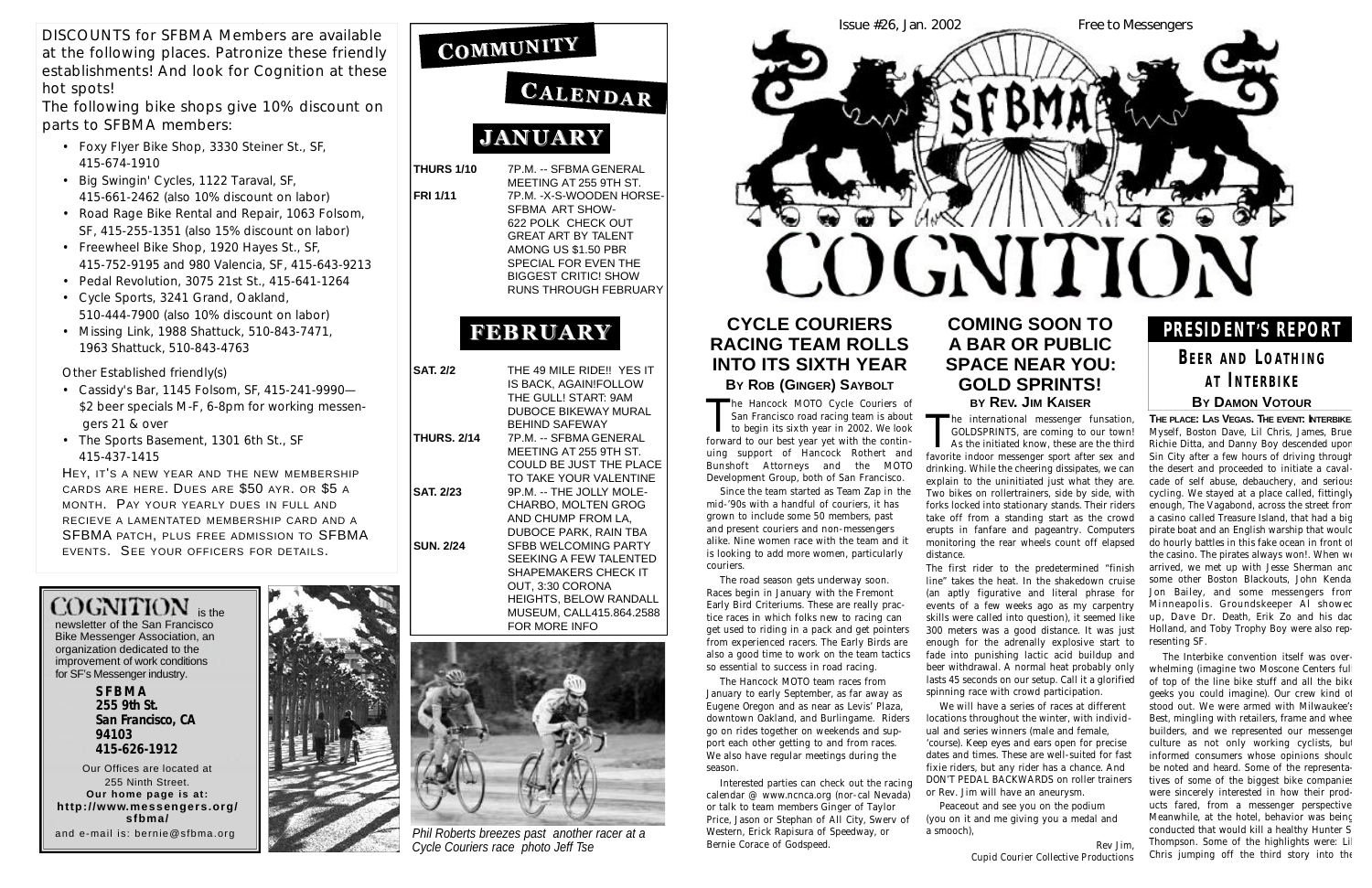swimming pool! Brue passing out and having half the hotel tag him with permanent markers (some of the scrawls included "Proud to be a Canadian" and "Windmill Soldier" i.e., the windmills at the end of Golden Gate Park). Me and Jonas from LA managed to make asses of ourselves by running naked down Las Vegas boulevard for five bucks, courtesy of Scott Anderson. There also was a great Alleycat race set up by the Boston guys. It included running into casinos, going to stripjoints, and visiting a crackhouse, among other things. Vegas', only messenger, Nakeela Salazar, won handily. It wasnt't just home field advantage, she is damned fast. Brue came in fourth which is pretty good considering the state he was in!!! The finish was at a bar called the double down. They had \$2 Pabst Blue Ribbons and punkrock bands playing. Somehow during the course of events, our beloved Dannyboy managed to wreck and break his ribs (but he's up like a champ now).

On a related note, the benefit show was a raging success. We raised almost \$1800





for our wounded bummies, Becky, Danny and Bok Choy. A big thank you to everyone who helped and assisted, the bands: The Roger Moores, Nappytyme Junction, and Gentleman Jim and the Little Bastards, the SFBMA and ILWU, especially Fred Pecker. It is these things that make the SFBMA what it is; a community that takes care of our own and at the same time not afraid to have a good time in the process. Oh yeah, Messenger Appreciation day was fun and empowering. Veteran of the Year award was given to Michael Freeman and Rookie of the Year award to Nellie Nelson. Michael received a brand new Krypto lock and a case of beer! Nellie got a Black Label, an MGD, an authentic old-issue 1st Legal bag, and sundry other goodies. Onward, in the near future, the SFBMA is hosting an art show that will be opening at 622 Polk, X's, 7 pm on Friday January 11th. \$1.50 PBRs, food, cool art. Submissions are welcome. Contact Damon at 626-1912 (SFBMA office). Also in the near future is the SFBMA film festival. Look for fliers. Also a Team Satan alleycat is in the works. The Dark Lord will be in

> touch! Also a friendly reminder: don't forget CMWC Copenhagen, so start saving now!

> — your bummy president, Damon Votour. PS The bummy doll was doll-napped in Las Vegas! For those of you who don't know, the doll has been Team Satan, s mascot for the last five years. I received a letter from the Boston area with photos of it with a Rottweiller!! And subsequently got email from it??? at bummydoll@ canada.com Please e-mail these evil kidnappers!!!!!!! Apparently some people have a lot of time on their hands, they heisted it, took it to canada and then set up an email address!? Well, whoever took it- they answer back, so go hog

wild.....

*President Damon getting some zzz's in Budapest, July '01 Photo by Bernie*





# **SFBMA MINUTES**

# **PRESIDENT'S REPORT CONT'D**

**President:** Damon Votour **Executive Director/Editor: Bernie Corace Secretary:** Howard Williams **Treasurer:** M. "Rak" Affonso **Layout:** Donny Don Don **Masthead Logo:** Louie Seastres

#### **ESTABLISHED 1990**

The San Francisco Bike Messenger Association was first started as a humorous, yet-in-yer-face, answer to the AMCS; if the owners could have a club, so could we.

#### **WHO WE ARE**

We are you, if you are a current or former employee of the SF messenger industry. This includes walker, bicycle, moped, motorcycle, and driver messengers, as well as order-takers and dispatchers.

**Carrot Soup with Lovage** Serves **4, Source of Recipe, The Yorkshire Pantry, Cooking Time, 10 to 30 mins , Calorie/Fat Count, Energy 265kcals Fat,11g** 

#### **WHAT WE WANT**

We want what is well overdue: appropriate compensation for our efforts. This includes a livable wage, health insurance, sick pay, vacation pay, pension plan, equipment compensation, etc. You know, normal workers' rights.

**HOW WE WILL GET IT** We will get it by becoming one unified force,and standing up to the entire industry with our demands. In the past, we have proven that we can stick together to help each other out by holding countless benefits, hosting the best Cycle Messenger World Championships of all time, coming together to pay tribute to fallen comrades, holding toy drives for needy kids,the annual Russian River Ride and even things as simple as creating our own underground social scene each and every day of the week. Now that we have a working agreement with the most powerful union in the Bay Area, the International Longshore and Warehouse Union, we have the experienced backing to stand up in our industry and achieve our goals.

## **WHAT YOU CAN DO**

Volunteer for the SFBMA. You can leave a recording that 415-626-1912. Dues are \$5 each month and may be paid to Damon, Rak, Howard.

Attend as many events as you can without becoming obnoxious as starlings.

# **RUSTY COMPASS**

**SOMEWHERE TONIGHT IN THIS WORLD**  $ICAN H FAR$  *YOU BREATHE...* **I DON'T KNOW WHERE YOU ARE AND IT DOESN'T REALLY MATTER - WERE** YOU HERE, YOU'D STILL BE OUT OF MY REACH... **AND IF I DIE BEFORE I WAKE IT W O U L D N'T C H A N G E A T H I N G A S F A R** AS WHERE I LOST MY HEART IS CONCERNED... IN THE BACK OF MY MIND, RICHARD **BURTON IS SPOUTING PONTIFICALLY, "I W O N D E R W H A T T H E K I N G I S D R I N K I N G T O N I T E, I** WONDER IF THE KING WILL GET **STINKING TONIGHT..." LA U G H T E R O N L Y Y O U W O U L D H A V E C R O S S E S M Y H E A R T L I K E A G O O S E O V E R M Y G R A V E A N D I L O O K U P A T T H E N I G H T-T I M E S K Y A N D A T H O U S A N D W O L V E S A L L O V E R T H E G L O B E L O O K U P W I T H M E A N D BRAY A MOURNING DIRGE THAT RICOCHETS A B O U T T H E I N S I D E O F M Y S K U L L L I K E A BATCH OF CRAZED HORNETS. I KNOW I CAN'T BE FINISHED, I KNOW I STILL GOT LIFF SOUIRTIN' AROUND IN ME SOMEWHERE...BUT SOMEWHERE OUT THERE, WHERE-EVER YOU ARE TONIGHT, I HOPE AN ECHO OF WHAT Y O U U S E D T O F E E L B O U N C E S O F F Y O U R FOREBRAIN AND MAKES YOU REMEMBER T H A T S E C R E T L I T T L E P L A C E W H E R E W E USED TO HIDE FROM EVERYTHING. I** HOPE YOU LOOK IN THAT **LITTLE ATTIC ROOM OF YOUR MIND AND L** HOPE IT'S NOT JUST STORAGE **S P A C E… I H O P E Y O U G O** THERE OCCASIONALLY. I HOPE YOU SMILE WHEN YOU VISIT THE **C L O S E T O F O U R M E M O R I E S. I H O P E Y O U L O O K U P A T T H E S K Y A T**  $N$  IGHT - AND YOU CAN STILL **HEAR ME BREATHE.** 

**JOEL (HILLBILLY) BOSTIC 31, THE DIRTY-ONE** 

**Ingredients= 45ml/3tbsp butter, 1 onion, sliced thinly, 8 carrots, sliced thinly salt and pepper, 5ml/1tsp fresh thyme,**

**chopped, 850ml/1\*pt chicken or vegetable stock, 1/3 cup rice \*, 15ml/1tbsp fresh lovage, chopped fresh cream, fresh parsley, chopped finely, \*1 cup = \*ltr/8floz Method = 1. Melt the butter in a large saucepan. Add the onion and carrot and sauté for a minute or two, stirring frequently. 2. Season to taste. Add the thyme and pour in the stock. Bring to the boil, cover and simmer gently until the vegetables are tender. 3. Add the rice and cook for a further 25-30 minutes until tender. 4. Blend or pass through a vegetable mouli. Add more liquid if the consistency is too thick. 5. Finally, stir in the lovage. 6. Serve the soup with a swirl of cream and garnish with parsley.,** 

**Mexican Rice and Bean Casserole Serves 6, Source of Recipe, British Heart Foundation, Preparation Time, Less than 10 mins, Cooking Time, 30 mins to 1 hr Calorie/Fat Count, Energy 220kcal Fat 6g, "You may want to add a little less chilli or cayenne to this depending on your taste." Richard Perrin**

**Ingredients =1tsp/5ml vegetable oil , 125ml/4floz water, 1 onion chopped, 2 cloves garlic, crushed 100g/4oz mushrooms, sliced 2 green peppers, chopped 125g/5oz long-grain rice, 1 can (796g/28oz) red kidney beans drained, 1 can (540g/19oz) tomatoes 15ml/1tbsp chilli powder, 10ml/2tsp cumin a pinch cayenne pepper, 100g/4oz grated low-fat mozzarella cheese**

**Method= 1. In large saucepan, heat oil with water over medium heat. Add onion, garlic, mushrooms and green peppers; simmer, stirring often, until onion is tender, about 10 minutes. 2. Add rice, beans, tomatoes, chilli powder, cumin and cayenne; cover and simmer for about 25 minutes or until rice is tender and most of the liquid is absorbed. 3. Transfer to baking dish and sprinkle with cheese. Bake in 18OC/**

**350F/Gas oven for 15 minutes or microwave at high (100%) power for 1 to 2 minutes or until cheese melts**

**Baked Alaska Serves, 10, Source of Recipe, Mary Berry,Preparation Time, 30 mins to 1 hr, Cooking Time, 30 mins to 1 hr, "Impressive to serve but surprisingly easy to make, this makes an instant birthday cake, and you can decorate it with lit sparklers. For the adults, spoon a little booze over the cake." Mary Berry**

**Ingredients= For the Sponge Base: 2 size 2 eggs, 75g/3oz caster sugar, 50g/2oz self-raising flour. For the Filling: 1tbsp sherry (optional), 225g/8oz strawberries, 1l/1\*pt strawberry ice-cream. For the Meringue Topping: 4 egg whites, 225g/8oz caster sugar, 50g/2oz flaked almonds, icing sugar**

**Method 1. Pre-heat the oven to 190C/375F/Gas5. Lightly grease and base line 23cm/9in sandwich cake tin with greaseproof paper. 2. For the sponge, measure the eggs and sugar into a large bowl and whisk at full speed with an electric whisk until the mixture is pale in colour and thick enough to just leave a trail when the whisk is lifted. Sift the flour over the surface of the mixture and gently fold in with a metal spoon or spatula. Turn into the prepared tin and tilt the tin to allow the mixture to spread evenly to the sides. 3. Bake in the pre-heated oven for about 20-25 minutes until springy to the touch and beginning to shrink from the sides of the tin. Turn out and leave to cool on a wire rack. 4. Place the sponge on an ovenproof serving dish, sprinkle it with sherry, if using, then scatter with strawberries, leaving a small gap around the edge. Slice the ice-cream and arrange it in a dome shape over the strawberries. Put into the freezer while you are making the meringue. 5. Pre-heat the oven to 230C/450F/Gas8. 6. To make the meringue, whisk the egg whites at full speed until they are stiff but not dry. Add the sugar, a teaspoon at a time, still whisking at high speed, until all the sugar has been added and the meringue is thick and glossy. 7. Take the cake and ice-cream from the freezer and pile the meringue on top and over the sides, making sure that all the ice-cream and sponge have been covered. Sprinkle over the flaked almonds. Bake immediately in the pre-heated oven for about 3-4 minutes or until well browned. Dust with icing sugar and serve immediately. If you like, you can push lit sparklers into the top to serve. Keep a strict eye on the sparklers when lit and stand the baked Alaska on a large board or tray.**  7

# **What's Cookin' ?**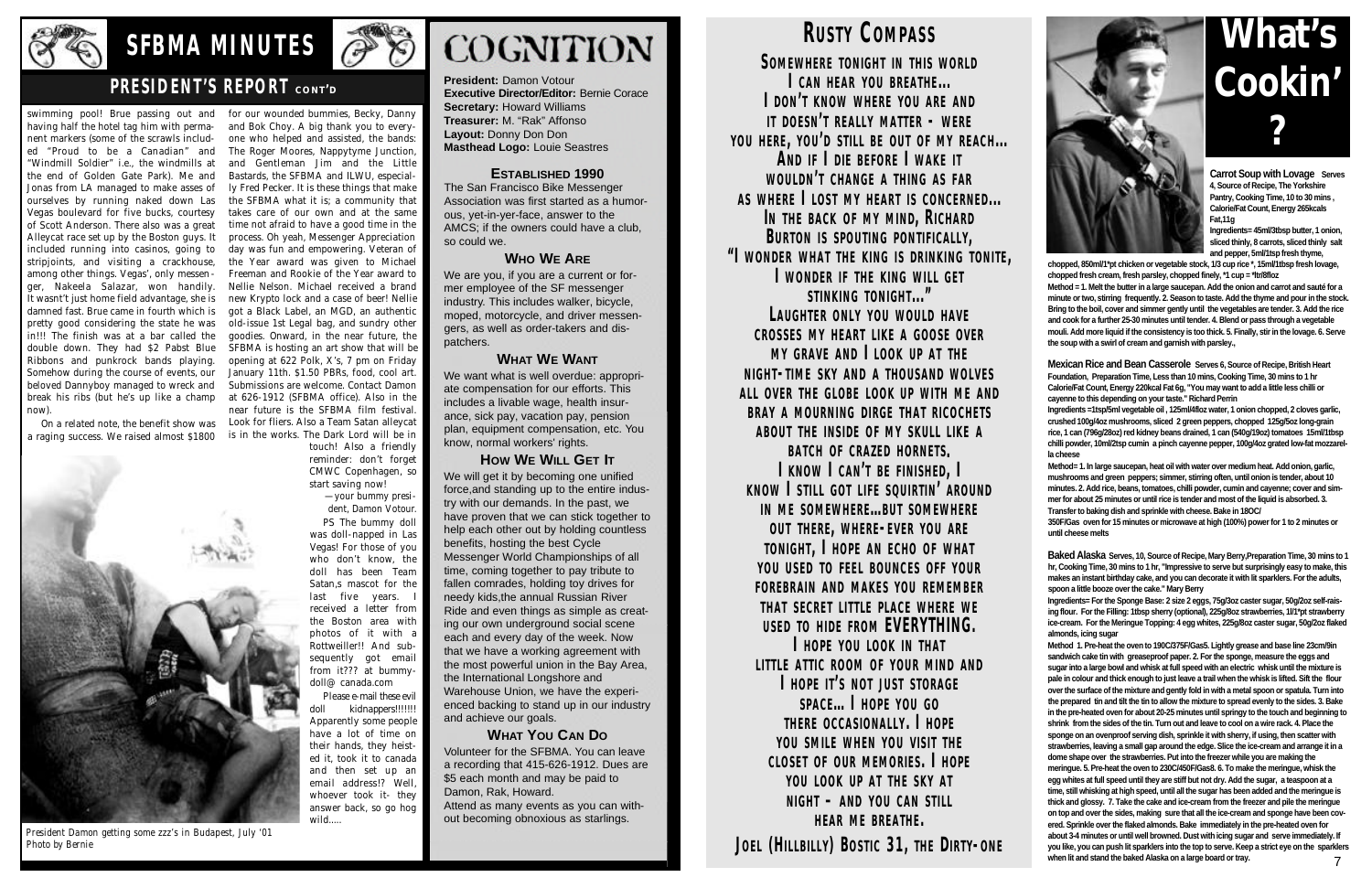#### **THE STREETS OF SAN FRANCISCO PART ONE BY GARY GASCOIGNE-SMITH 2001 PARKER PRODUCTIONS LOCATE THE CORRESPONDING STREET NAMES FROM LIST IN THE WORD MAZE BELOW**

| ō<br>G<br>a<br>n<br>۵<br>Ξ<br>o<br>Ε<br>祖<br>ŋ<br>я<br>а<br>Ю<br>o<br>Π<br>Ŀ<br>Ð<br>M<br>Q<br>R<br>o<br>в<br>o<br>з<br>о<br>0<br>5<br>ю<br>o<br>8<br>п<br>x<br>o<br>O<br>蒲<br>ю<br>o<br>0<br>曟<br>o<br>л<br>G<br>ε<br>н<br>٥<br>G<br>٠<br><b>Section</b><br>121. POST<br>41. ELLIS<br>HAQUL TB<br>1 ADAIR<br>42. EVANS<br><b>62 KEARNY</b><br>2. ANZA<br>1.40<br>ARREST MARCHINE REMOVED AND RESIDENT RESERVATION CONTINUES IN A SUBSECTATION CONTINUES IN A SUBSECTATION OF THE RESIDENT RESERVATION OF THE RESERVATION OF THE RESERVATION OF THE RESERVATION OF THE RESERVATION OF THE |  |  |  |  |  |  |  |  |  |  |  |  |  |  |  |  |  |  |  |  |  |  |              |  |  |  |  |  |  |  |   |   |
|-------------------------------------------------------------------------------------------------------------------------------------------------------------------------------------------------------------------------------------------------------------------------------------------------------------------------------------------------------------------------------------------------------------------------------------------------------------------------------------------------------------------------------------------------------------------------------------------|--|--|--|--|--|--|--|--|--|--|--|--|--|--|--|--|--|--|--|--|--|--|--------------|--|--|--|--|--|--|--|---|---|
|                                                                                                                                                                                                                                                                                                                                                                                                                                                                                                                                                                                           |  |  |  |  |  |  |  |  |  |  |  |  |  |  |  |  |  |  |  |  |  |  |              |  |  |  |  |  |  |  |   |   |
|                                                                                                                                                                                                                                                                                                                                                                                                                                                                                                                                                                                           |  |  |  |  |  |  |  |  |  |  |  |  |  |  |  |  |  |  |  |  |  |  |              |  |  |  |  |  |  |  |   | G |
|                                                                                                                                                                                                                                                                                                                                                                                                                                                                                                                                                                                           |  |  |  |  |  |  |  |  |  |  |  |  |  |  |  |  |  |  |  |  |  |  |              |  |  |  |  |  |  |  |   |   |
|                                                                                                                                                                                                                                                                                                                                                                                                                                                                                                                                                                                           |  |  |  |  |  |  |  |  |  |  |  |  |  |  |  |  |  |  |  |  |  |  |              |  |  |  |  |  |  |  |   | D |
|                                                                                                                                                                                                                                                                                                                                                                                                                                                                                                                                                                                           |  |  |  |  |  |  |  |  |  |  |  |  |  |  |  |  |  |  |  |  |  |  |              |  |  |  |  |  |  |  |   | o |
|                                                                                                                                                                                                                                                                                                                                                                                                                                                                                                                                                                                           |  |  |  |  |  |  |  |  |  |  |  |  |  |  |  |  |  |  |  |  |  |  |              |  |  |  |  |  |  |  |   |   |
|                                                                                                                                                                                                                                                                                                                                                                                                                                                                                                                                                                                           |  |  |  |  |  |  |  |  |  |  |  |  |  |  |  |  |  |  |  |  |  |  |              |  |  |  |  |  |  |  |   | Ð |
|                                                                                                                                                                                                                                                                                                                                                                                                                                                                                                                                                                                           |  |  |  |  |  |  |  |  |  |  |  |  |  |  |  |  |  |  |  |  |  |  |              |  |  |  |  |  |  |  |   |   |
|                                                                                                                                                                                                                                                                                                                                                                                                                                                                                                                                                                                           |  |  |  |  |  |  |  |  |  |  |  |  |  |  |  |  |  |  |  |  |  |  |              |  |  |  |  |  |  |  |   |   |
|                                                                                                                                                                                                                                                                                                                                                                                                                                                                                                                                                                                           |  |  |  |  |  |  |  |  |  |  |  |  |  |  |  |  |  |  |  |  |  |  |              |  |  |  |  |  |  |  |   |   |
|                                                                                                                                                                                                                                                                                                                                                                                                                                                                                                                                                                                           |  |  |  |  |  |  |  |  |  |  |  |  |  |  |  |  |  |  |  |  |  |  |              |  |  |  |  |  |  |  |   |   |
|                                                                                                                                                                                                                                                                                                                                                                                                                                                                                                                                                                                           |  |  |  |  |  |  |  |  |  |  |  |  |  |  |  |  |  |  |  |  |  |  |              |  |  |  |  |  |  |  |   |   |
|                                                                                                                                                                                                                                                                                                                                                                                                                                                                                                                                                                                           |  |  |  |  |  |  |  |  |  |  |  |  |  |  |  |  |  |  |  |  |  |  |              |  |  |  |  |  |  |  |   |   |
|                                                                                                                                                                                                                                                                                                                                                                                                                                                                                                                                                                                           |  |  |  |  |  |  |  |  |  |  |  |  |  |  |  |  |  |  |  |  |  |  |              |  |  |  |  |  |  |  |   | υ |
|                                                                                                                                                                                                                                                                                                                                                                                                                                                                                                                                                                                           |  |  |  |  |  |  |  |  |  |  |  |  |  |  |  |  |  |  |  |  |  |  |              |  |  |  |  |  |  |  |   | G |
|                                                                                                                                                                                                                                                                                                                                                                                                                                                                                                                                                                                           |  |  |  |  |  |  |  |  |  |  |  |  |  |  |  |  |  |  |  |  |  |  |              |  |  |  |  |  |  |  |   |   |
|                                                                                                                                                                                                                                                                                                                                                                                                                                                                                                                                                                                           |  |  |  |  |  |  |  |  |  |  |  |  |  |  |  |  |  |  |  |  |  |  |              |  |  |  |  |  |  |  |   |   |
|                                                                                                                                                                                                                                                                                                                                                                                                                                                                                                                                                                                           |  |  |  |  |  |  |  |  |  |  |  |  |  |  |  |  |  |  |  |  |  |  |              |  |  |  |  |  |  |  |   |   |
|                                                                                                                                                                                                                                                                                                                                                                                                                                                                                                                                                                                           |  |  |  |  |  |  |  |  |  |  |  |  |  |  |  |  |  |  |  |  |  |  |              |  |  |  |  |  |  |  |   |   |
|                                                                                                                                                                                                                                                                                                                                                                                                                                                                                                                                                                                           |  |  |  |  |  |  |  |  |  |  |  |  |  |  |  |  |  |  |  |  |  |  |              |  |  |  |  |  |  |  |   |   |
|                                                                                                                                                                                                                                                                                                                                                                                                                                                                                                                                                                                           |  |  |  |  |  |  |  |  |  |  |  |  |  |  |  |  |  |  |  |  |  |  |              |  |  |  |  |  |  |  |   |   |
|                                                                                                                                                                                                                                                                                                                                                                                                                                                                                                                                                                                           |  |  |  |  |  |  |  |  |  |  |  |  |  |  |  |  |  |  |  |  |  |  |              |  |  |  |  |  |  |  |   |   |
|                                                                                                                                                                                                                                                                                                                                                                                                                                                                                                                                                                                           |  |  |  |  |  |  |  |  |  |  |  |  |  |  |  |  |  |  |  |  |  |  |              |  |  |  |  |  |  |  |   |   |
|                                                                                                                                                                                                                                                                                                                                                                                                                                                                                                                                                                                           |  |  |  |  |  |  |  |  |  |  |  |  |  |  |  |  |  |  |  |  |  |  |              |  |  |  |  |  |  |  |   |   |
|                                                                                                                                                                                                                                                                                                                                                                                                                                                                                                                                                                                           |  |  |  |  |  |  |  |  |  |  |  |  |  |  |  |  |  |  |  |  |  |  |              |  |  |  |  |  |  |  |   |   |
|                                                                                                                                                                                                                                                                                                                                                                                                                                                                                                                                                                                           |  |  |  |  |  |  |  |  |  |  |  |  |  |  |  |  |  |  |  |  |  |  |              |  |  |  |  |  |  |  |   |   |
|                                                                                                                                                                                                                                                                                                                                                                                                                                                                                                                                                                                           |  |  |  |  |  |  |  |  |  |  |  |  |  |  |  |  |  |  |  |  |  |  |              |  |  |  |  |  |  |  |   |   |
|                                                                                                                                                                                                                                                                                                                                                                                                                                                                                                                                                                                           |  |  |  |  |  |  |  |  |  |  |  |  |  |  |  |  |  |  |  |  |  |  |              |  |  |  |  |  |  |  |   |   |
|                                                                                                                                                                                                                                                                                                                                                                                                                                                                                                                                                                                           |  |  |  |  |  |  |  |  |  |  |  |  |  |  |  |  |  |  |  |  |  |  |              |  |  |  |  |  |  |  |   |   |
|                                                                                                                                                                                                                                                                                                                                                                                                                                                                                                                                                                                           |  |  |  |  |  |  |  |  |  |  |  |  |  |  |  |  |  |  |  |  |  |  |              |  |  |  |  |  |  |  |   | c |
|                                                                                                                                                                                                                                                                                                                                                                                                                                                                                                                                                                                           |  |  |  |  |  |  |  |  |  |  |  |  |  |  |  |  |  |  |  |  |  |  |              |  |  |  |  |  |  |  |   |   |
|                                                                                                                                                                                                                                                                                                                                                                                                                                                                                                                                                                                           |  |  |  |  |  |  |  |  |  |  |  |  |  |  |  |  |  |  |  |  |  |  |              |  |  |  |  |  |  |  |   |   |
|                                                                                                                                                                                                                                                                                                                                                                                                                                                                                                                                                                                           |  |  |  |  |  |  |  |  |  |  |  |  |  |  |  |  |  |  |  |  |  |  |              |  |  |  |  |  |  |  |   |   |
|                                                                                                                                                                                                                                                                                                                                                                                                                                                                                                                                                                                           |  |  |  |  |  |  |  |  |  |  |  |  |  |  |  |  |  |  |  |  |  |  |              |  |  |  |  |  |  |  |   |   |
|                                                                                                                                                                                                                                                                                                                                                                                                                                                                                                                                                                                           |  |  |  |  |  |  |  |  |  |  |  |  |  |  |  |  |  |  |  |  |  |  |              |  |  |  |  |  |  |  | ٨ |   |
|                                                                                                                                                                                                                                                                                                                                                                                                                                                                                                                                                                                           |  |  |  |  |  |  |  |  |  |  |  |  |  |  |  |  |  |  |  |  |  |  |              |  |  |  |  |  |  |  |   |   |
|                                                                                                                                                                                                                                                                                                                                                                                                                                                                                                                                                                                           |  |  |  |  |  |  |  |  |  |  |  |  |  |  |  |  |  |  |  |  |  |  | 122. PRECITA |  |  |  |  |  |  |  |   |   |
|                                                                                                                                                                                                                                                                                                                                                                                                                                                                                                                                                                                           |  |  |  |  |  |  |  |  |  |  |  |  |  |  |  |  |  |  |  |  |  |  |              |  |  |  |  |  |  |  |   |   |
|                                                                                                                                                                                                                                                                                                                                                                                                                                                                                                                                                                                           |  |  |  |  |  |  |  |  |  |  |  |  |  |  |  |  |  |  |  |  |  |  |              |  |  |  |  |  |  |  |   |   |

# **Promess Bargaining Update CDT UPDATE BY** SERENITY ENRIQUEZ

#### **ARE YOU READY FOR IT?**

The New Year is here, and our training is near. The Courier Disaster Response Team will be holding it,s second meeting on January 9, 2002 at 6:30pm in the union hall at 255 Ninth Street. Please attend so that you may input your thoughts and ideas. Please bring any questions, hesitations, suggestions, etc.

Our CDT Alley Cat held in December, was a successful disaster simulation. Freeway of SF and Paul Freedman of Xccesscycle hold first place tiein. Nicole McMorrow came in third, Michael Crane came in fourth, and Monique Tran AKA ŒRoadkill, came in DFL! Look for the next one in February. Thanks to the SFBMA, OES, SFFD NERT, MERC, SF EMS, and all of our great checkpoint volunteers! And thanks to TIMBUK-TU for donating some great prizes!

Starting January 26th, our NERT (Neighborhood Emergency Response Team) training will start. We convene at the SFFD Training Division at 19th street and Folsom. Please be there by 9:30am and expect to stay until 3:30pm. We will then train for the next three Saturdays, graduating on February 9th. If these dates are inconvenient, please visit www.nertnews.com or call 415-558-3456 for the NERT class schedule.

For more information please e-mail SF\_CDT@yahoo.com or call 415-430-12699\* 8768. You can also visit www.it.isdangerous.com.

Thanks to the SFBMA, I am now a First Aid/ CPR Instructor. I will hold a certification sometime in January or early February once I pull together all the necessary resources. While

most classes cost around \$60, I hope to hold these classes at cost for less then \$30. I will try to make >this as accessible as possible, and hope to see YOU there!

The erstwhile ProMess workers have had some four negotiaties sessions with Pro management and some sundry scumbags from Littler Mendelson. So far the prospects are grim. After year of the company violating (ignoring, re-in he erstwhile ProMess workers have had some four negotiation sessions with Pro management and some sundry scumbags from Littler Mendelson. So far the prospects are grim. After a ing) the contract, we returned to the table hoping to improve things. Our proposal including further simplifying and improving the pay schemes, stregthening our rights, safety, and holiday pay.

> Serenity Anne Enriquez #KG6HIP Courier Disaster Response Team of SF

760 Market #315 SF,CA 94102 http://www.It.IsDangerous.com 415-430-1269x8768 VM 415-807-3416 Pgr.

The company, on the other hand, proposed cutting pay and slowing the rate of increase, and added a whole range of new powers they claimed to need to fire people. For example, they wanted to be able to fire people for having any criminal convictions, regardless of whether the conviction affected the work. As negotiating committee member and rock star Anthony Koutsos said, "That's damn draconian!" It boils down to a basic difference in world-view. We assume that workers will be more productive if they are treated well and treated like intelligent beings who want decent lives. Those who own ProMess (owner Joel Ritch, Taylor-Price manager Michael Price, and general manager Jamie Myers) seem to believe that their employees are all lying, incompetent thieves who perform best when they're subjected to frequent fatigue, abuse, and humiliation. The lawyers from Littler Mendelson, one whom we affectionately call "Dr. Death" although he is technically an un-dead zombie, don't seem disposed to contest this outlook. The company has insisted that the negotiations take place in the evenings and no more than twice a month. They would like to drag this out as long as possible and have made it clear to us that settling a contract is not important to them. However, night bargaining has meant that workers can come to the negotiations to learn for themselves exactly how little their employer thinks they're worth. Consequently, soon we will have to escalate our battle. Everyone in the messenger community can help by calling 1-800-PRO-MESS and telling Joel Ritch to stop his footdragging and treat us with respect.

#### **-NATO GREEN**

# **POP QUIZ!! ANSWERS FROM ISSUE #24**

**POP QUIZ!! #2! DO YOU RECOGNIZE THESE BIKE STUDETTES? QUESTION WHICH FAMOUS BIKE AD IS IT? ANSWER: MICHELIN AD**



PUZZLE NOTE: YOU NAVE TO CROLE THESE STREETS ACCORDINGLY<br>1. ASH or ASHBURY 2. CLEMENT or CLEMENTINA 3. GOLD or GOLDEN GATE 4. GREEN or GREENWICH 5. MASON or MASONIC 6. RUSS or RUSSIA



**JAN '02 POP QUIZ!!#2 EVER WONDERED WHAT Jr.'S LEGAL NAME IS? GUESS AND PERHAPS BE A QUIZ WINNER!? ANSWER: IN THE NEXT COGNITION**